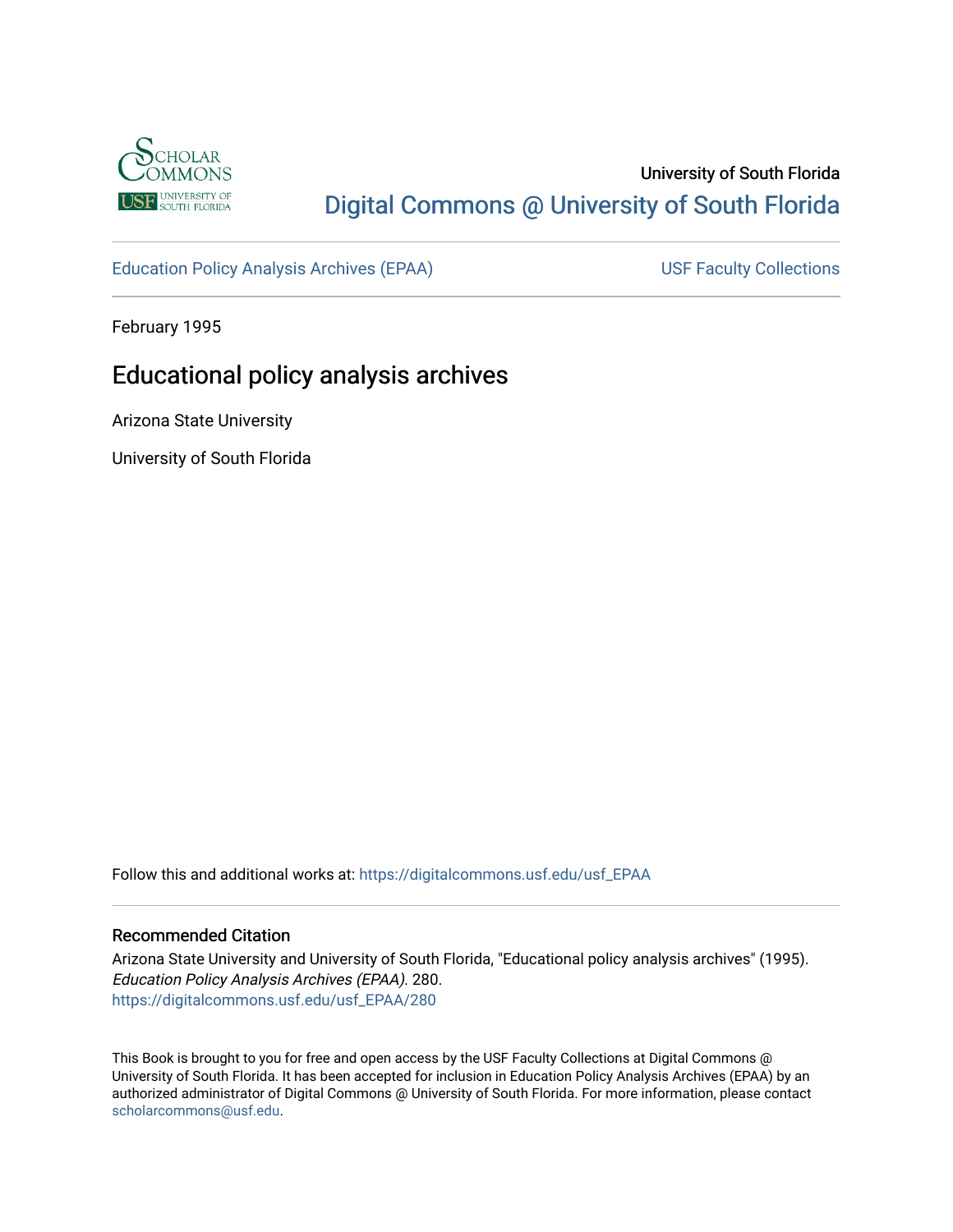# **Education Policy Analysis Archives**

**Volume 3 Number 2 February 3, 1995 ISSN 1068-2341**

A peer-reviewed scholarly electronic journal.

Editor: Gene V Glass,Glass@ASU.EDU. College of Education, Arizona State University,Tempe AZ 85287-2411

Copyright 1995, the EDUCATION POLICY ANALYSIS ARCHIVES.Permission is hereby granted to copy any article provided that EDUCATION POLICY ANALYSIS ARCHIVES is credited and copies are not sold.

> **Race, Intelligence and Ideology: A Review Essay of** *The Bell Curve*

# **John C. Culbertson University of Kansas** *jculb@falcon.cc.ukans.edu*

# **Richard Herrnstein and Charles Murray.** *The Bell Curve: Class Structure and the Future of America.* **New York: The Free Press. 1994. \$30.00**

Occasionally a book out of academia will break from scholarly circles and enter into the mainstream market. On even rarer occasions, it will gain considerable notoriety before its initial publication. Richard Herrnstein and Charles Murray's *The Bell Curve: Intelligence and Class Structure in American Life* is such a book. Currently, it has entered the New York Times bestsellers list and appeared in most academic and mainstream periodical book reviews. Direct publicity for the book has also been strong. Although Herrnstein died September 24 of the past year, Murray has appeared on many popular television and radio talk shows.

 Since so much has already been written and said about this book, it would seem redundant to give merely a brief review of the work. Ironically, with so much being said about its content and implications, very little depth has been offered regarding the fundamental presuppositions and implications that the study entails.

 When examining the findings of Herrnstein and Murray, an obvious question arises: What are the scientific merits of their discoveries? From this question, two elements will be analyzed in this essay: (1) the notion of race as a legitimate category; and (2) intelligence as an understandable phenomenon. If the scientific status of these elements is clearly discreditable, another question arises: What is the ideological purpose of such a study? As a conclusion, I will offer some final thoughts relevant to the book as a whole.

It should be understood that the entire book is not dedicated to ethnicity and intelligence.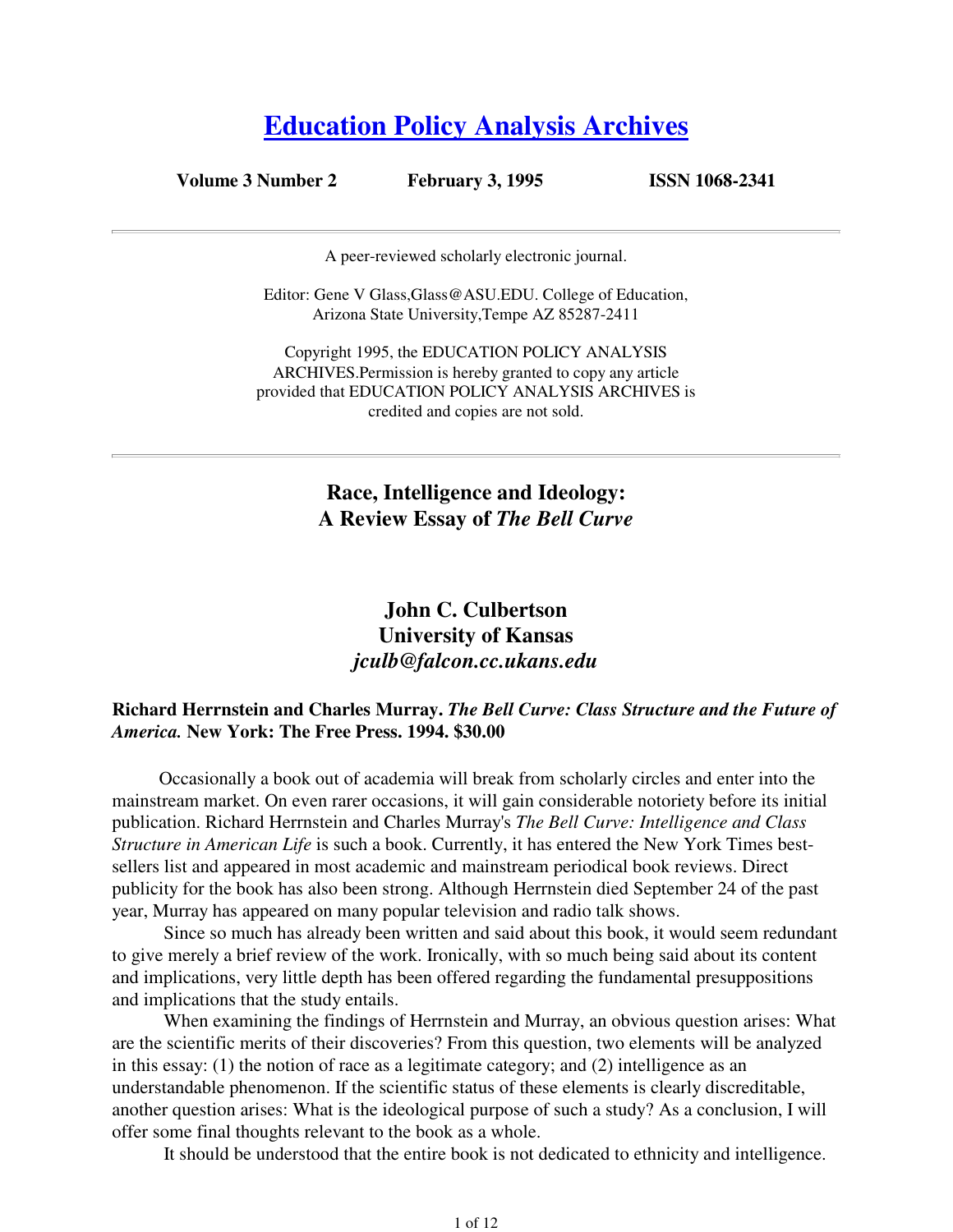The latter half of the book addresses this notion, but the first half outlines the basis of an emerging cognitive elite among white America and how that has contributed to the separation of the cognitive classes. The last two chapters (around 20 pages) set the ideology to solving the problems that are recognized in the study.

 It is also interesting how Herrnstein and Murray respond to criticism of incoherence and contradictions of their work. On recent radio and television talk shows Murray has stated that it is unimportant if the cause of lower IQ's originates from cultural suppression or genetic endowment. This logically tautological stance undermines the fundamental question at hand, but at the same time (unintentionally?) exposes the main ideological purposes of the book. It should also be noted that Herrnstein and Murray seem to acknowledge their particular ideological scheme and state many times in the book that their conjectures (and even scientific evidence) are not written in stone.

 With 552 pages of text, 110 pages of appendices, 168 pages of notes and a 57 page bibliography, *The Bell Curve* does not make for leisurely reading, as one might have expected from its popularity. But, even with its length, the book is well written and appropriately organized, with one appendix completely dedicated to those who do not thoroughly understand the sophistication of statistical measurement (entitled Statistics for People Who Are Sure They Cant Learn Statistics). The grammatical style of the book also suggests that Herrnstein and Murray had the mainstream market in mind; sentences are short and simple.

# **Race, Intelligence and Ideology**

The category of racial separation has a peculiar history. The ancient Athenians considered anyone who could not speak Greek an inferior barbarian. Even the advanced civilizations found in Egypt and Persia were thought of as inferior for their lack of Greek ideals, education and culture. Similar conjectures were fabricated by the Romans regarding the Goths, Vandals and Huns. During the 18th and early 19th century, it was common for Europeans to refer to racial disunion in relation to geographic locality, (e.g., British race, French race, etc). Over 100 years ago the "Chinaman" was described by Westerners as an inferior race (Clairmonte, 1970). Arthur de Gobineau published The Inequality of Human Races in 1853, which asserted that the Aryan race is the derivative of civilized man and the purity of the race can only be preserved if the blood of Aryans is maintained. Similar notions were expressed by Houston Chamberlain of Germany in the 1913 work, Foundations of the Nineteenth Century. The measurement of intelligence has also had a peculiar history ranging from the number of bumps on the head to the volume of the cranium (Gould, 1981).

Ideas like these are clearly devoid of any scientific value, and most people today give them very little consideration. But even with this understanding, the notion of race is still conventionally recognized as a legitimate category. In their hypothesis of differentiating innate structures in intelligence as represented by race, Murray and Herrnstein propose a stance similar to the speculations expressed above, but now such statements are supported through the justification of "scientific proof." Given the polemic nature of such a study and its purported findings, the responses to the work have been mixed. Some condemn Murray and Herrnstein for being blatant racists with no regard for the legitimate canons of scientific method. Others have criticized the conclusions, but support such research in the name of academic freedom. With the prominence that scientific inquiry holds in this age, a thorough investigation into the scientific merit of *The Bell Curve* is in order. A clear place to begin is with the category of race and the phenomenon of intelligence itself. What has been scientifically demonstrated or even plausibly argued in this respect?

Herrnstein and Murray do not consistently use the term "race." Due to its pejorative connotations they intermittently employ the word "ethnicity." Likewise, the phenomenon of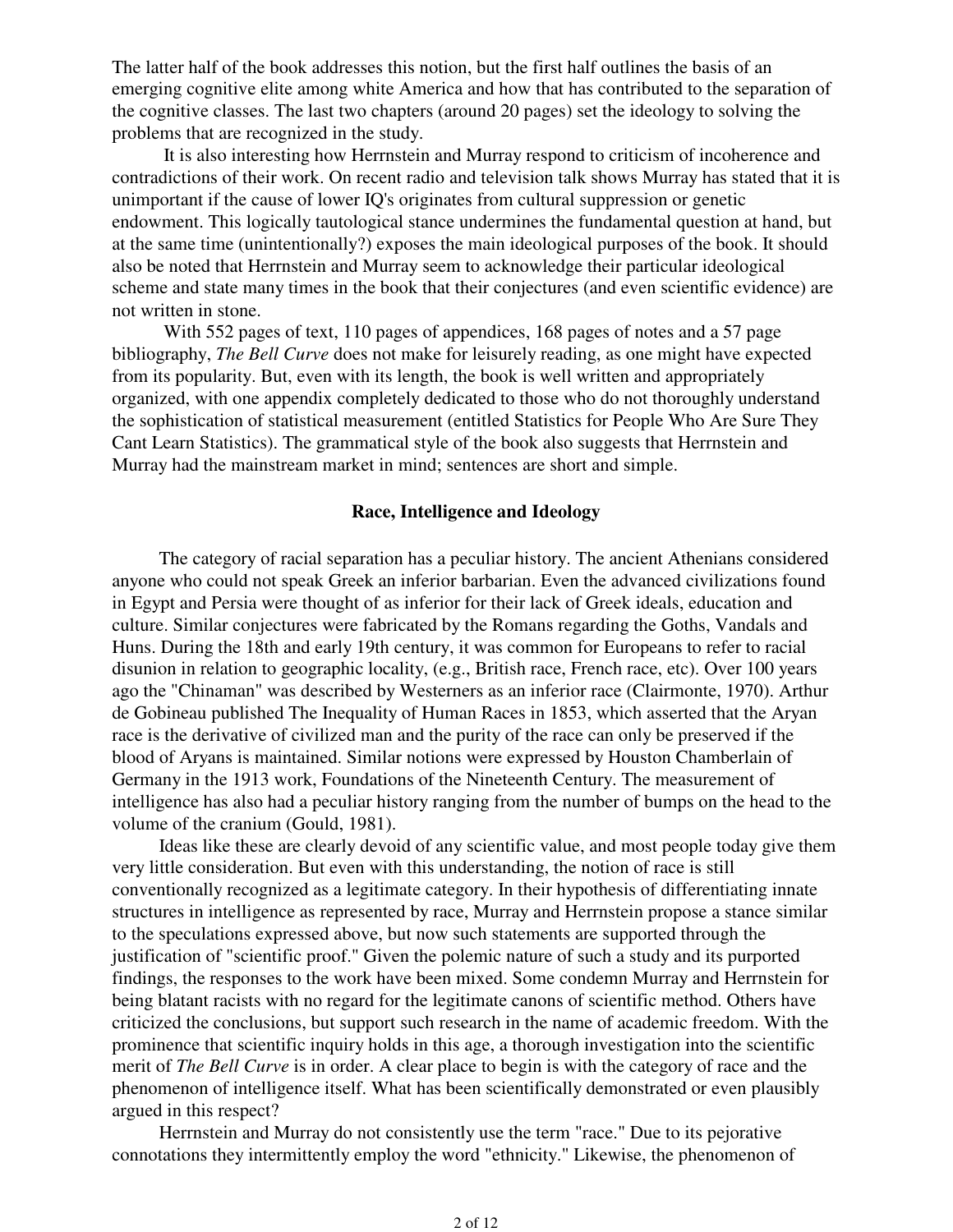intelligence carries with it "undue affect and political baggage" (p. 22). Subsequently, "we shall employ the more neutral term cognitive ability" (p. 22). With little supporting argument, they declare that the category of ethnicity is legitimate and valid. It is appropriate, by the fact that, clearly, "There are differences between races, and they [the differences] are the rule, not the exception" (p. 272). Put simply, "Races are by definition groups of people who differ in characteristic ways" (p. 272). They also state, that "The rule we follow here is to classify people according to the way they classify themselves" (p. 271).

Regarding the nature of cognitive ability, "we will be drawing heavily from the classical tradition" (p. 19). The classicists "seek to identify the components of intelligence much as physicists seek to identify the structure of the atom" (p. 14).

The classicists are for practical purposes unanimous in accepting that G [general factor of intelligence] sit at the center of the structure in a dominating position-not just as an artifact of statistical manipulation but as an expression of a core human mental ability. (p. 14)

The notion of G was invented by Charles Spearman, a British Army officer and statistician whose research was conducted during the early part of this century (Spearman, 1904). A fundamental conclusion regarding the classical tradition claims that, "All standardized tests of academic aptitude or achievement measure this general factor to some degree, but IQ tests expressly designed for that purpose measure it more accurately" (p. 22). Questions regarding cognitive ability in relation to ethnic differences are justified because, basically "race is on peoples minds when they think about IQ" (p. 272), regardless of what the "intellectual elite" purport (pp. 11-13).

Intellectual fashion has dictated that all differences [in intelligence] must be denied except the absolutely undeniable differences in appearance, but nothing in biology says this should be so. (p. 272)

Furthermore, "We are worried that the elite wisdom on this issue, for years almost hysterically in denial about that possibility [the genetic factor], will snap too far in the other direction" (p. 315). It is a fact, Herrnstein and Murray assert, that, "IQ is substantially heritable" (p. 105). They claim that it is also certain that "Races differ not just in average IQ scores but in the profile of intellectual capacities, (as represented by the aggregate of many sub-tests)" (p. 299). There are several factors that support this notion even though it is not going to be learned "tomorrow that all the cognitive differences between races are 100 percent genetic in origin" (p. 315).

Social problems are thus prevalent among people who have low cognitive abilities. Poverty, school dropout, unemployment, crime, welfare, illegitimacy, single-parent families, low birth- weight babies and deprived home environments are inevitable consequences of a growing lower cognitive class (pp. 369-386 & 523-526). Solutions to crime and welfare "must be judged by their effectiveness with the people most likely to exhibit the problem: The least intelligent people" (p. 386).

From this loosely knit rationale, Herrnstein and Murray conclude that members of the "cognitive elite class, who measure in the top percentiles of cognitive ability, are thus becoming increasingly isolated" and "a deteriorating quality of life for people at the bottom end of the cognitive ability distribution has occurred over the better portion of this century" (p. 50). "How should policy deal with the twin realities that people differ in intelligence for reasons that are not their fault, and that intelligence has a powerful bearing on how well people do in life?" (p. 527).

Declarations of the kind expressed above fall into two general types. The first deal with what has been discovered concerning the scientific legitimacy of the category of race. The second address the phenomenon of intelligence and the possibility of both measuring it validly and of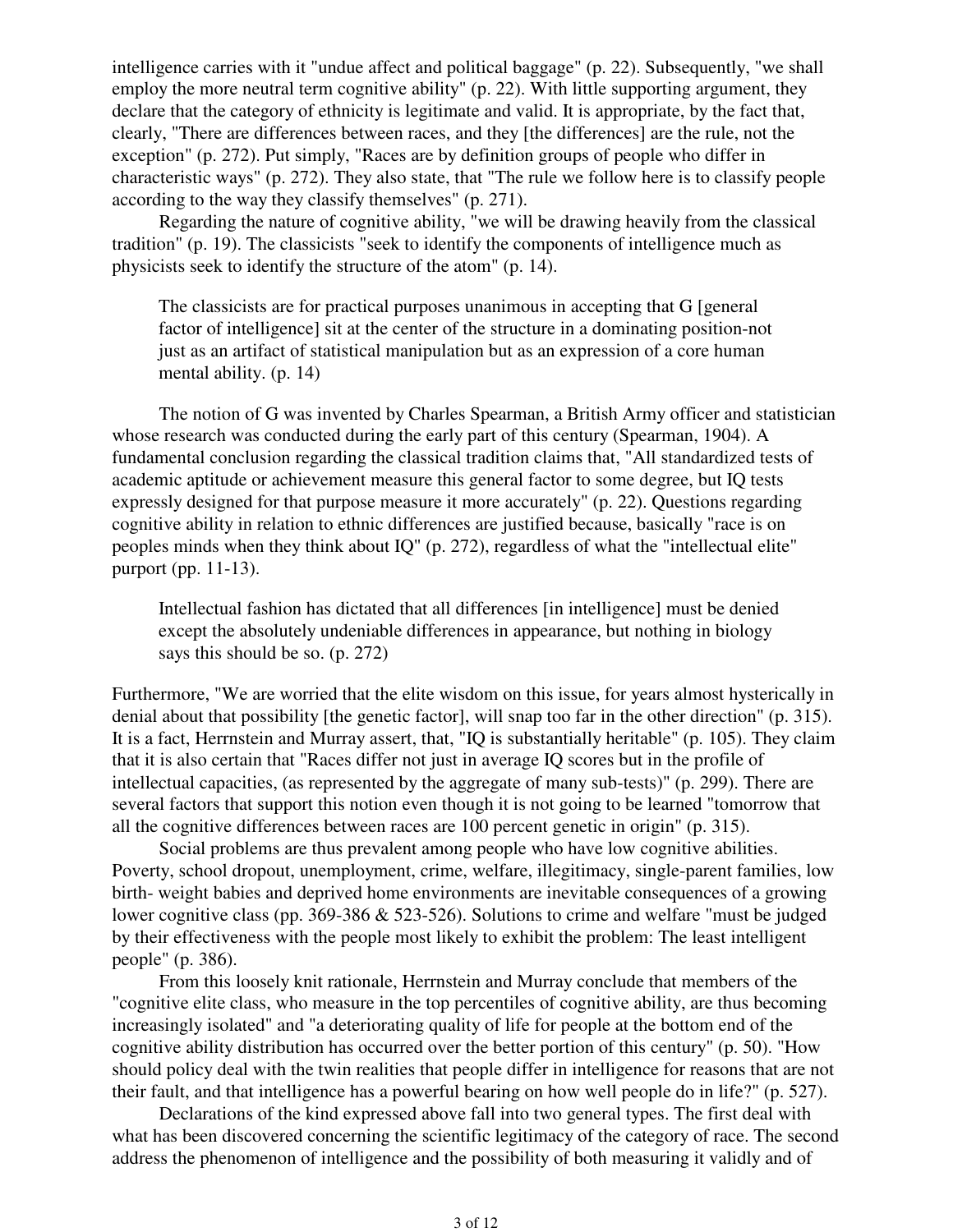relating it to race. Within both of these types of assertions, the expected social results (i.e., the social ills caused by a growing ethnic group of low cognitive ability) are also addressed, along with an ideology for solutions to these problems.

# **The Category of Race**

Clearly, statements of the first kind can be judged by scientific evidence or rational arguments. Murray and Herrnstein, however, offer no evidence and only an unclear rationale for employing the category. Without justification they dogmatically adopt the category along with its dubious history outlined above. Furthermore, as it will become clear with more specific illustrations, any attempt to unpack the concept of racial distinction turns into incoherence and equivocation.

The specific claim of dividing people up by physical characteristics is utterly ambiguous. Are Herrnstein and Murray saying that the pigmentation of skin and facial structure are clear and distinct demarcations? If this is the case, then their "rule" can be rejected on the grounds of pure dogmatism. As geneticists have consistently demonstrated, there are no significant differences between the gene pools of "races" as we currently define them. To say that there is one sub-species or group that is more "intelligent" than another based merely on the phenotype simply does not make sense in the light of the current theories (Raven and Johnson, 1988). In fact, a greater variation in the genotype occurs between individuals of the same race (e.g., Europeans) than between the people of differing races (e.g., European "white" and "African black").

There simply are no solid theories, or consistent arguments regarding the legitimacy of the category of race in connection with intelligence. It seems absurd to base an entire study on a phenomenon that is empty of theory and argument. Perhaps Herrnstein and Murray are suggesting that skin pigmentation and facial structure are such obvious characterizations that they cannot be overlooked. If so, then other attributes cannot be overlooked either, such as height and intelligence, eye color and intelligence, weight and intelligence, and virtually every other trivial way we can classify by physical characteristics. No one would take seriously a study that proposed a causal correlation between eye color and intelligence, but people do take race and intelligence seriously, because we unfortunately live in a society that heavily discriminates against race.

If the rationales that Herrnstein and Murray offer are scientifically pretentious, they are also disingenuous in their assertion that they are dividing people up as people wish to be divided up. This notion also is devoid of any scientific or argumentative merit. Arguing that a notion is valid because the majority of the people believe it is plainly fallacious. People are divided up the way they are because they are required to fill in a questionnaire that asks for "race" or "ethnicity," and which lists the classifications from which to choose.

Herrnstein and Murray concede that they focus "on three major racial-ethnic groupings--whites, East Asians, and blacks-- because they have dominated both the research and contentions regarding intelligence" (p. 275). But for their argument to have any merit, they must show that there is a scientific basis for the classification as represented by the authorities in the field. Surely they are not contending that psychometricians are authorities in genetic biology.

Herrnstein and Murray are completely unclear with statements like, "race differences are varied and complex, and they make the human species more adaptable and more interesting" (p. 272), and then state that, "Jews--specifically, Ashkenazi Jews of European origins--test higher than any other ethnic group" (p.275). This sounds very much like the voice of 18th and 19th century racism, dividing people up according to geographic location. Are Herrnstein and Murray claiming that Ashkenazi Jews of European origin are a clear and distinct race, separate from other Jewish people? Specificity of this nature can easily be reduced to nonsense, (e.g., Might not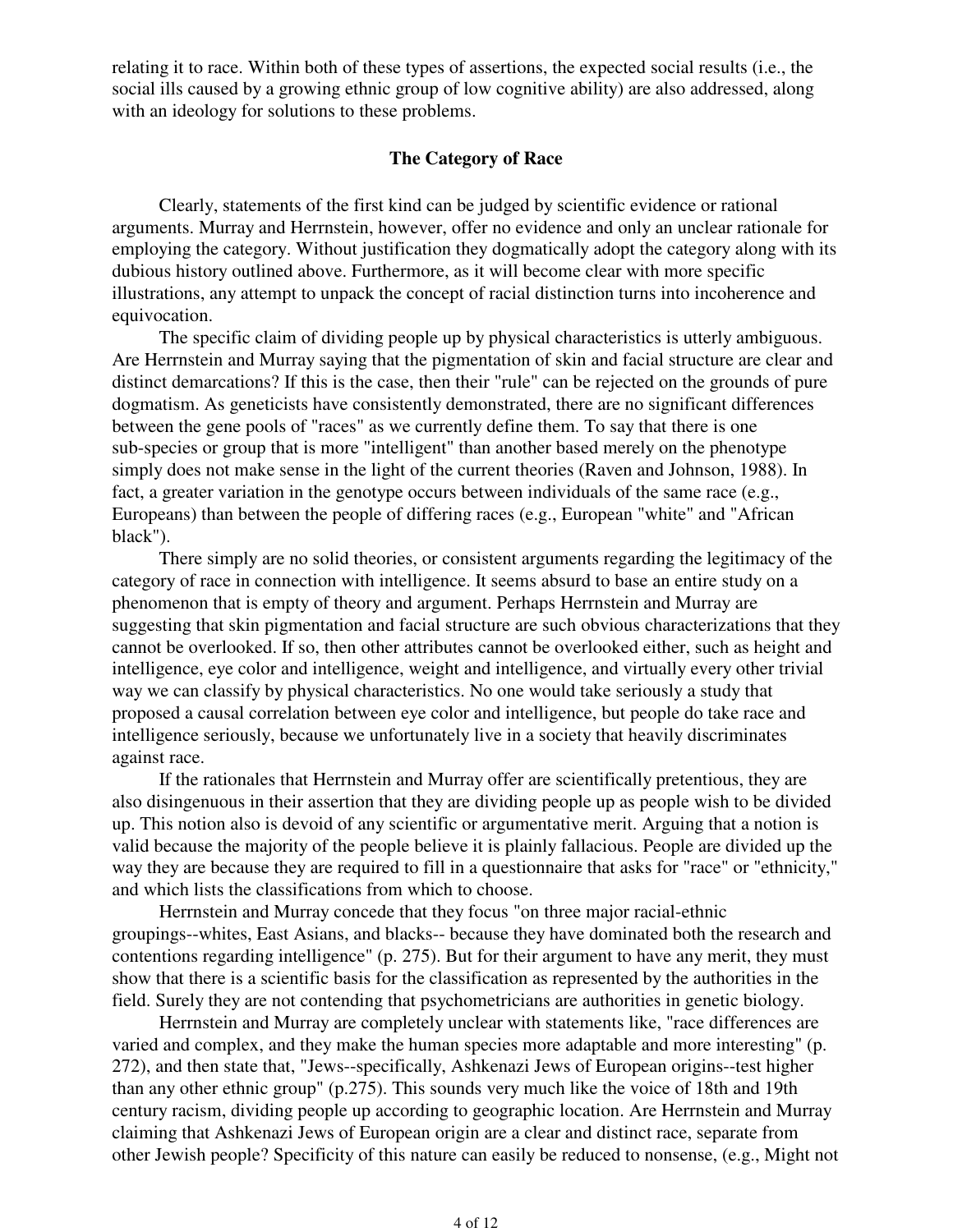Italians--specifically, Brooklyn Italians of New York origin--test higher than any other ethnic group?) Surely, with the statements above, Herrnstein and Murray are referring to the varied cultural differences that make the human species more interesting, not the fact that one group of people has more or less melanin than the other. But such comments are so vague that it is unclear if their assertions about ethnicity and intelligence amount to anything at all.

Consider, for example, their admission that "the differences [in cognitive ability] among individuals are far greater than the differences between groups" (p. 271). This is true whether or not ethnicity is treated as a category. As Herrnstein and Murray point out, in largely homogenous societies, there are still differences in cognitive abilities. Those differences could, with a certain degree of validity, randomly correlate with some other arbitrary physical characteristic. Furthermore, the average IQ of people within a certain ethnic category is logically unrelated to the contingencies of a particular individual. So the question remains: Why the category of race?

To try and hedge this answer, as Herrnstein and Murray do, is unworthy. A distinct element in our empirical understanding of the world involves dividing phenomena into categories. Since different cultures and groups of people see the world differently, and subsequently, divide the world into different categories, the question of methodological objectivity arises in relation to the category of race or anything else. Many of these divisions and the language employed rest on the engraved conventions of the past as is the case with race, and it is unlikely that they will change quickly (this seems to be where Herrnstein and Murray find their justification). The notion seems to be an historical malady to be overcome in the same way slavery was eliminated. Much has been written on this topic in feminist epistemology in attempts to understand the bias of one's conceptual scheme with respect to objectivity in scientific understanding (Antony, 1993). I won't recount the argument here, but the consequences of the notion of race are sadly unjust and closely related to what feminist epistemology is addressing.

We are constantly bombarded with applications of the category of race without justification or rationale, especially in studies of crime and anti-social behavior (another main theme of *The Bell Curve*). Even if one accepts the position presented in this book (i.e., that certain ethnic groups are not as intelligent as others), Herrnstein and Murray concede that "the increase in crime over the last thirty years (like the increase in illegitimacy and welfare) cannot be attributed to changes in intelligence but rather must be blamed on other factors" (p. 251).

In the news we find lead stories like, "Two black youths were arrested today..." or "An Hispanic was charged with murder in the slaying of a white youth." Not only are these depictions unfair to the entire group of blacks or Hispanics, who are undeservedly associated with the one individual committing the crime, but they are also unfair to the other ethnic groups. Used in that way, race becomes a way to tell the criminals from the victims. As has been widely reported, many Caucasians feel unsafe in the presence of a black or Hispanic man. Is this caused by some genetic ethnophobia? Surely not, especially since very young children often pay no attention at all to race. We live in a culture that presupposes race as a legitimate category producing social consequences that are plainly unfair. This is even more evident when it includes the notion of inferiority.

The presuppositions in *The Bell Curve* remind us that America is a racially separated nation, with the major distinction being drawn between European-Americans and African-Americans. Herrnstein and Murray are correct when they say, "the politics of cognitive inequality get hotter--sometimes too hot to handle--when they are attached to the politics of ethnicity" (p. 271). As many are trying to come to grips with this country's history of oppression, we are constantly reminded that the scientifically empty category of race is still one of the most prominent forces in the country.

# **The Phenomenon of Intelligence**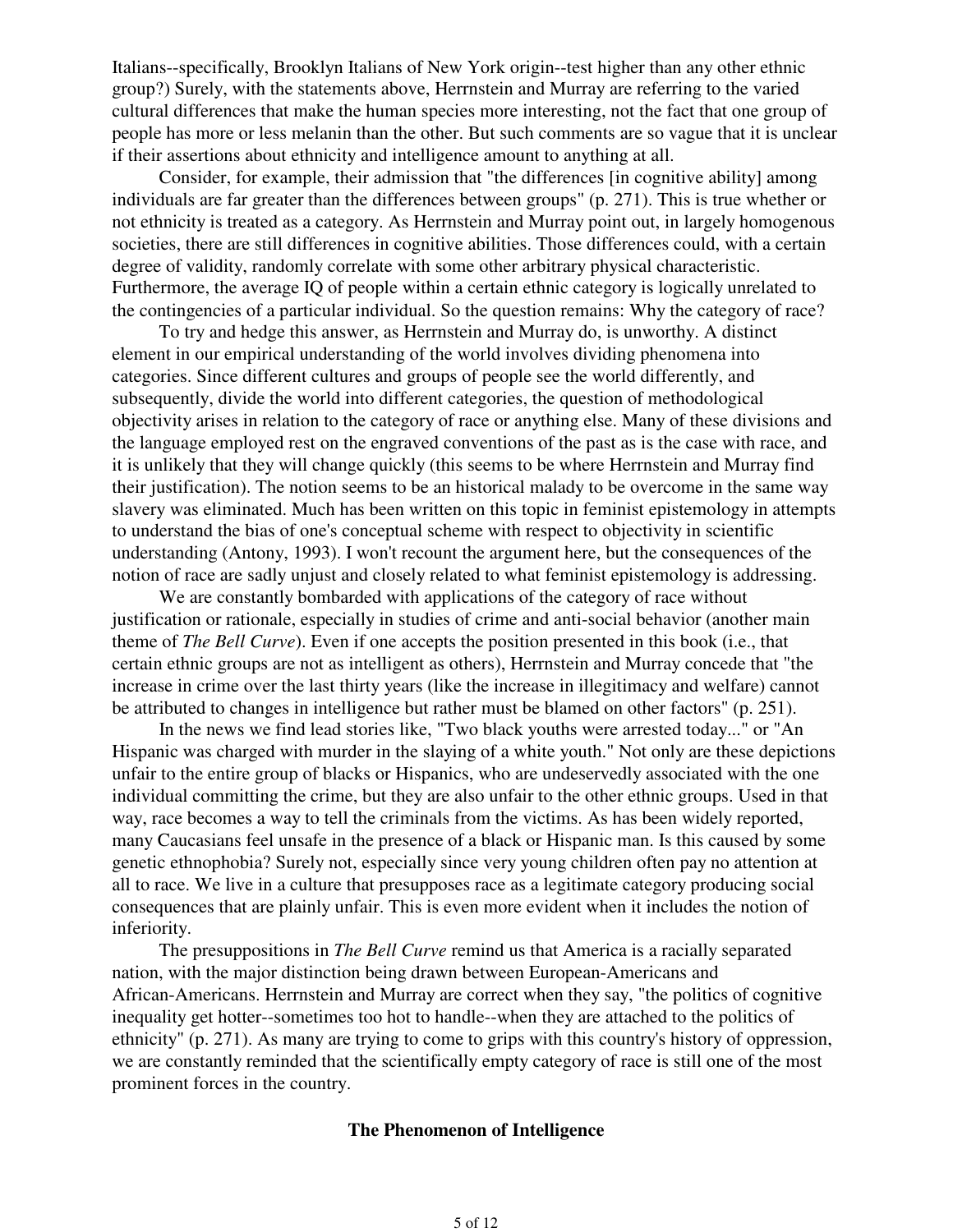The phenomenon of intelligence, like the category of race, is an equally obscure amalgam of complex properties, which dissolves into triviality and incoherence under examination. The tests used as tools for predictor values fail at most levels, except perhaps at measuring the ability to take tests well. Admittedly, Herrnstein and Murray state that measuring intelligence is a troublesome task, but one that has produced a great amount of knowledge regarding the phenomenon. "The individual's IQ score all by itself is a useful tool but a limited one" (p. 19).

As for their claim that the "classicist" psychometricians are similar to physicists in their approach, this seems greatly to broaden the scope of what scientific methodology entails.

With regards to the radicals and the theory of multiple intelligences, we share some common ground. Socially significant individual differences induce a wide range of human talents that do not fit within the classical conception of intelligence. (p. 20)

"When properly administered the tests are not measurably biased against socioeconomic, ethnic, or racial subgroups. They predict a wide variety of socially acceptable important outcomes" (p. 15). For Herrnstein and Murray to take a socially derived definition of intelligence and make mostly biological statements about behavior is just as misleading as their approach to ethnicity. Clearly a socially derived concept can be a universal generality, but not necessarily a product of genetic structure.

In some instances, Hernnstein and Murray base their argument not on the weight of evidence in favor of it, but on what they claim is the absence of evidence against it--as though the failure to disprove the existence of unicorns establishes their existence. But the current failure to refute radical genetic determinism does not mean that it is necessarily true. The same holds for their use on the concept of G, general intelligence, on which their whole argument rests heavily. In the 845 page book, fewer than 50 pages are dedicated to G, and of those pages, only a few attempt to establish its existence. "From the classical traditions that are by now beyond significant technical dispute, there is such a thing as a general factor of cognitive ability on which human beings differ" (p. 22). The fallacy here is that the "experts" used to justify the notion of G are the same scholars who support the classical tradition. Hernnstein and Murray's reliance on G lacks rational justification and their affinity for it has more to do with legitimizing their conclusions than the conclusions being legitimized by the evidence.

"High cognitive ability as of the 1990s means, more than ever before, that the chances of success in life are good and getting better all the time, and these are decreasingly affected by the social environment, which by extension indicates that they must be increasingly affected by genes" (pp. 109-110). This is a rather simplistic analysis, and as mentioned above, to be reductive with the phenomena of intelligence, behavior and its possible biological implications is simply fallacious.

Herrnstein and Murray's initial approach to intelligence is also odd. Usually, physicists start with an accepted working hypothesis that explains some phenomenon. An accepted hypothetical/theoretical base explaining the structures of what intelligence is has not been provided. IQ is arbitrarily defined by IQ tests, which were designed by compiling what the test makers think intelligent people are likely to know.

Herrnstein and Murray concede this problem and give an excellent example of the built-in bias that IQ tests entail. This particular example was taken from the verbal analogy portion of the SAT (p. 281).

# RUNNER:MARATHON

- (A) envoy:embassy
- (B) martyr:massacre
- (C) oarsman:regatta
- (D) referee:tournament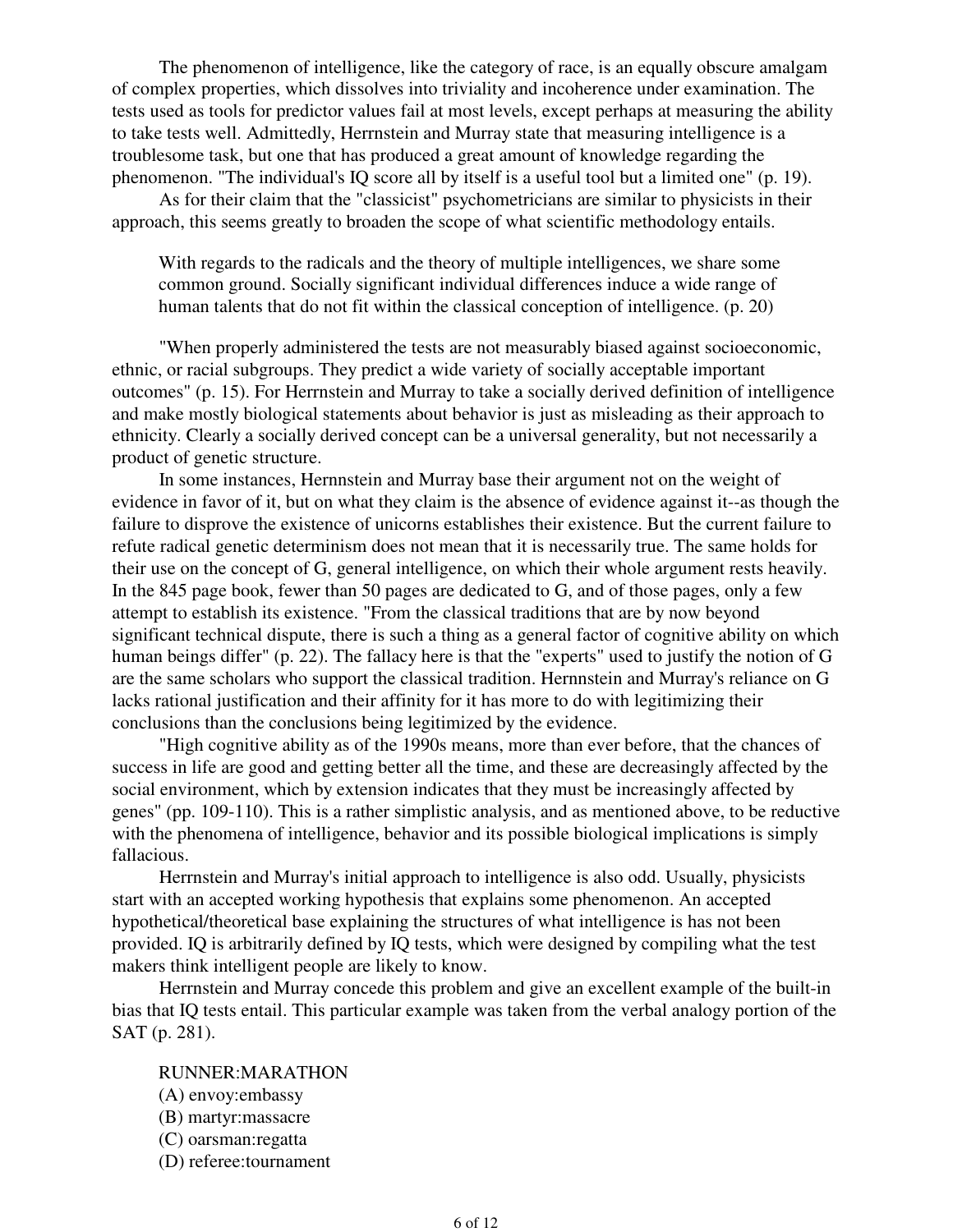# (E) horse:stable

As Herrnstein and Murray explain, "The answer is oarsman:regatta--fairly easy if you know what both a marathon and a regatta are, a matter of guess work otherwise. How would a black youngster from the inner city ever have heard of a regatta?" (p. 281). But the real question is: What do the psychometricians have on their mind when they create such tests and from what conceptual scheme are they deriving their questions?

Herrnstein and Murray go on to say that other more sophisticated tests have eliminated vocabulary bias (e.g., geometrical figures, etc.) and now measure reaction time and movement time, which give a more reliable figure to the G factor (p. 281-295). Again, this has been broken down according to ethnicity. Even with the limitations of test bias and the amendments to the new testing methods, there is widespread failure to note the unargued assumptions that go into the creation of these revised instruments. Without any solid theoretical framework, there are many inferences that one could make regarding the amount of time someone spends answering a question and the speed with which the hand moves to answer the question, not one of which would necessarily have anything to do with the phenomenon of intelligence or the category of race.

The point applies to all tests including those that utilize geometric figures instead of vocabulary. The conceptual framework from which the tests were created can never be completely purified of the single-minded bias of the creators. Many have written about this problem; but perhaps the most famous is Stephen Jay Gould. In his The Mismeasure of Man, he states succinctly that "determinist arguments for ranking people according to a single scale of intelligence, no matter how numerically sophisticated, have recorded little more than social prejudice (Gould, p. 27-28, 1981).

Usually, both laboratory and theoretical physicists are concerned about the consistent predictor value of the implementation of the methodology, but with the methodology employed in *The Bell Curve*, there are no such concerns. When we look for specific predictions, we find nothing, only vague conjectures and no obvious conclusions, which brings us right back where we started:

The state of knowledge does not permit a precise estimate, but half a century of work, now amounting to hundreds of empirical and theoretical studies, permits a broad conclusion that the genetic component of IQ is unlikely to be smaller than 40 percent or higher than 80 percent. The most unambiguous direct estimates, based on identical twins raised apart produce some of the highest estimates of heritability. For purposes of this discussion, we will adopt a middling estimate of 60 percentheritability, which, by extension means that IQ is about 40 percent a matter of environment (p. 105).

Imagine an engineer who is building a bridge saying to the contractor, "Well, I can't give you an accurate estimate, but there is between a 40 to 80 percent chance that this bridge will not fall, so I will go with the mean and say 60." Clearly, the contractor would not be renewing any jobs with that engineer in the near future.

As to the actual source of this number and its calculation, Herrnstein and Murray are vague, they simply state that "nonspecialists need not concern themselves with the nuts and bolts" (p. 106). They then go on for merely three pages outlining both the direct and indirect procedures that psychometricians have implemented to derive it. This weakness in the methodology is acknowledged in their own examples.

Suppose that the question at issue regards individuals: "Given two 11 year olds, one with an IQ of 110 and one with an IQ of 90, what can you tell us about the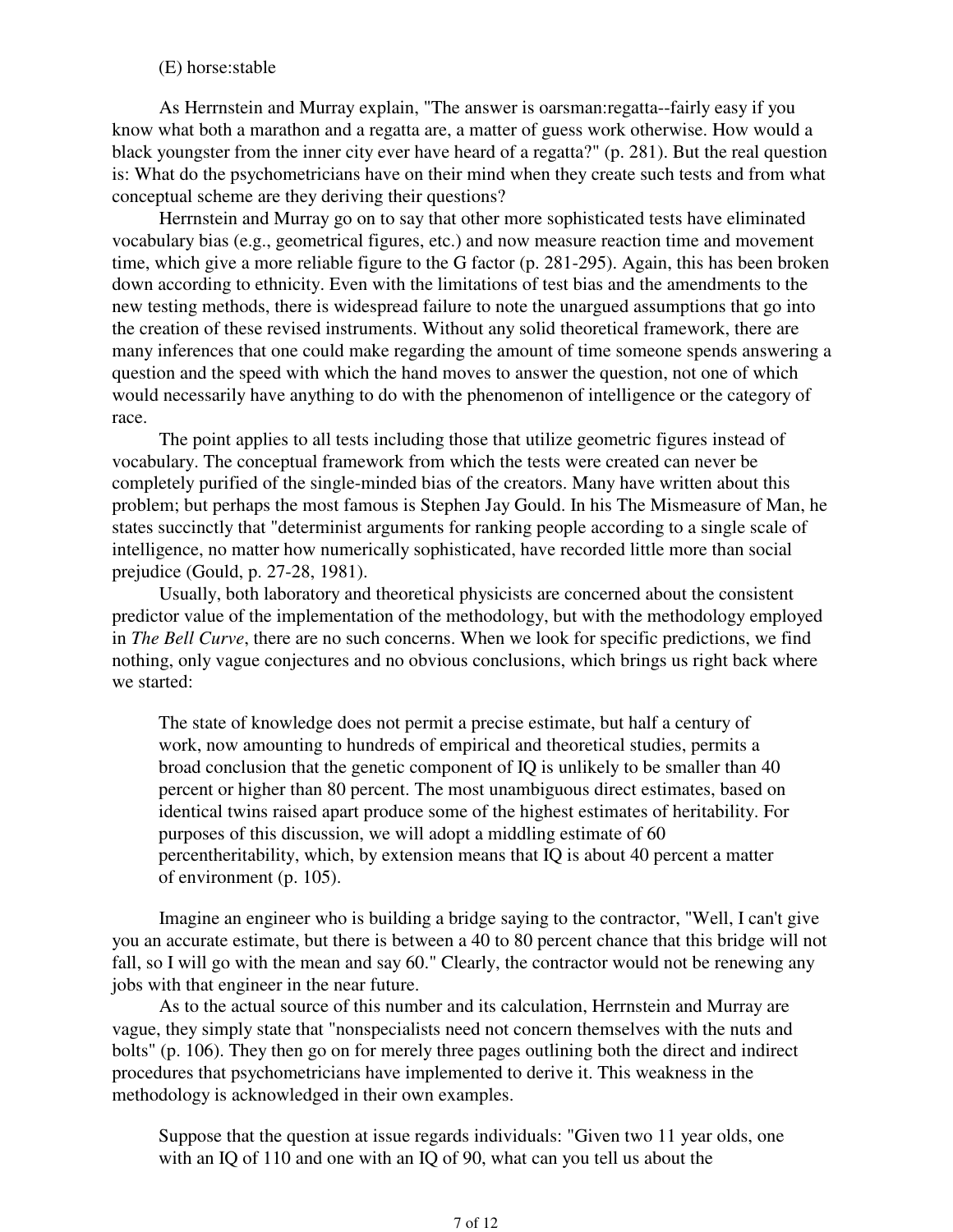differences between those two children?" The answer must be phrased very tentatively. On many important topics, the answer must be, We can tell you nothing with any confidence (p. 19).

From the execution of the scientific method, physicists do not discuss "crisis of belief" or "loss of confidence" in relation to their studies, but clearly psychometricians must have these notions to help explain their 40 to 80 percent calculation. Even with the imprecise number derived, Herrnstein and Murray go on and say that "luck continues to matter in life's outcomes, but now it is more a matter of the IQ handed out in life's lottery than anything else about the circumstances" (p. 109). But this notion is, as stated, without clear empirical support and left with no clear meaning or understanding.

The overall purpose for applying this methodology to human phenomena is also vague. In most cases, scientific methodology assumes that the result of some antecedent can be deduced from the testable knowledge of specific causes, and the knowledge of the antecedent can also be deduced from the knowledge of the results. Are Herrnstein and Murray implying that through statistical measurement, specific predictions can be made as to who people are, what they will do or what they will become? If this is the case, then their claim is easily dismissable. Even the most radical determinist would admit that, although all phenomena may be determined, there may be contingencies in human understanding that are not explainable or testable. By limiting the phenomenon of intelligence to the framework of the methodology presented in this study, it is virtually impossible thoroughly to study the relevant concepts of any human phenomena, much less to outline their structures or to discover any predictor value in them.

Even if one grants that the measurements taken in this study reach acceptable levels of reliability and validity, the correlation coefficients are not very high. The higher correlation of .68 with likelihood of having a child is for the high school sample of mothers living in poverty (sample taken from January 1, 1978 through December 31, 1987). The highest correlations are for consistency of test taking ability. The remaining correlations are so modest that they hardly establish any relationship whatsoever, much less a causal one. And yet Herrnstein and Murray insist that it is intelligence, and not socio-economic status with which it is correlated, that is primarily responsible for the group differences.

#### **Ideology and Policy**

Herrnstein and Murray's proclamations regarding America's social decline in relation to the cognitive classes fall into the range of borderline suspicion to full-blown paranoia. Much of the aggravation that has ensued from the publication of this study centers on the ideological framework advanced in relation to the social decline of American culture (approximately 20 pages).

When shaky scientific evidence is presented and cannot stand on its own merit, the advancement of an ideology usually follows (Chomsky 1972). The difficulty is to separate the validity and scientific status of *The Bell Curve* from its ideological element. Understandably, both the scientific evidence and the ideology are legitimate topics (Herrnstein was a professor of psychology at Harvard, and Murray is a professor of Political Science at Harvard), but it doesn't seem fitting for the overall topic and supposed purpose of this book. For example:

Over the next decade, it will become broadly accepted by the cognitive elite that the people we now refer to as the underclass are in that condition through no fault of their own but because of inherent shortcomings about which little can be done...It will be agreed that the underclass cannot be trusted to use cash wisely. Therefore policy will consist of greater benefits, but these will be primarily in the form of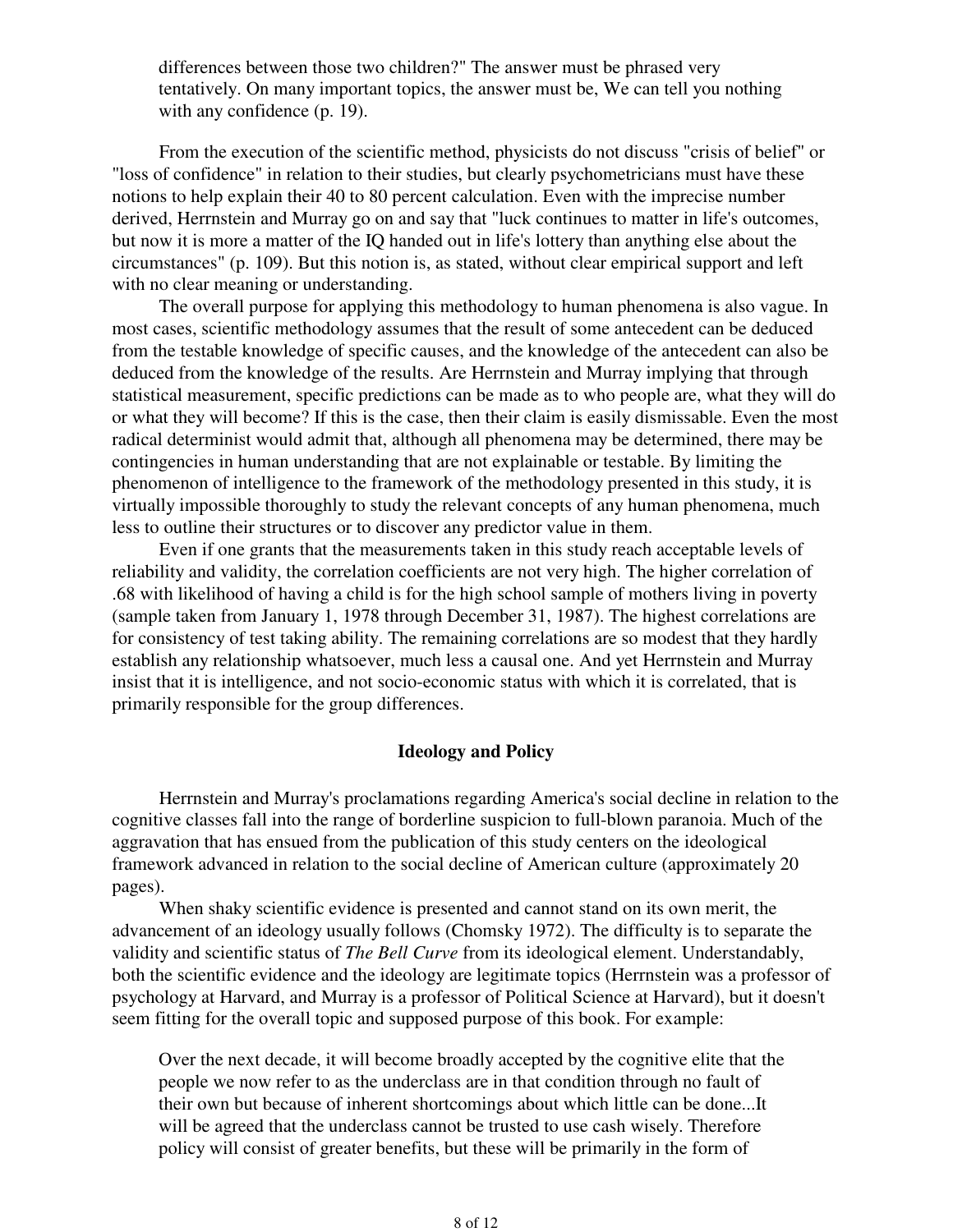services rather than cash (p. 523).

What this has to do with the "scientific" measurement of intelligence is unknown. In a similar passage, they state:

Membership in this new class, the cognitive elite, is gained by high IQ. But once in the club, usually by age eighteen, members will begin to share much else as well. Among other things, they will come to run much of the country's business. In the private sector, the cognitive elite dominates the ranks of CEO's and the top echelon of corporate executives (p. 510).

From these passages, and others similar to it, Herrnstein and Murray justify their findings through a particular ideology and agenda, which pretentiously defines the specific presuppositions (the category of race and intelligence) for writing this book. The intensity present in their writing suggests that they are more than merely dispassionate scientists in search of the truth and the advancement of their field. This is disturbing, especially when so many people will read the book and possibly hold it in high regard without examining its unsupported assumptions. From this point Herrnstein and Murray refer to the consequences that will bear on the fate of children, the new white underclass and the eventual custodial state, which will emerge from such isolation of the cognitive elite.

Another troubling point is that, for Herrnstein and Murray, absolute success--that is wealth and power--is determined by heredity as reflected by intelligence and social merit. But it is quite possible that wealth and power are attained by those who are devious and seek material gain without regard to principles of ethics or conscience, instead of by those who are intelligent or socially gifted. It would be interesting to devise tests of honesty and integrity and to administer them to leaders in business and politics.

In the same way, Herrnstein and Murray are wrong if they believe that the cognitive elite only define success as the attainnent of wealth, prestige and power. Many of the world's most intelligent people have chosen challenging and intrinsically rewarding professions that offer no hope of wealth, prestige or power.

According to a previous article written by Herrnstein, accountants and auditors tend to have higher IQs than bakers, and thus Herrnstein concludes that individuals with higher IQs are held in higher esteem due to the material reward given to them from the society in which we live (Herrnstein, 1971). The same argument is presented in *The Bell Curve*, but with the number of white collar crimes presented in their own data, it is difficult to see the legitimacy of the argument. Surely Herrnstein and Murray wouldn't say that a crooked lawyer who makes \$200,000 a year is held in higher esteem by society than a social worker who works for little or no money to help rebuild the slums of the inner-city.

If membership in the cognitive elite rests on being endowed with a high IQ, then the best advice that Herrnstein and Murray could offer to students with high IQs would be not to go on to college. They should enter the work force immediately after high school to begin maximizing their economic potential. But not all intelligent youngsters seem ready to choose financial success to the exclusion of an enjoyable, fulfilling profession. Clearly, there are other factors besides IQ bearing on the success of individuals. In fact, who could say that any executives exercise their mental aptitude to the extent that would be expected as representatives of the "cognitive elite." Many working-class jobs require at least as much applied intelligence as a CEO.

Herrnstein and Murray adopt an equally unfortunate stance toward the "cognitively challenged" people engaging in relationships. "It has become much more difficult for a person of low cognitive ability to figure out why marriage is a good thing, and, once in a marriage, more difficult to figure out why one should stick with it through bad times" (p. 544). At this point,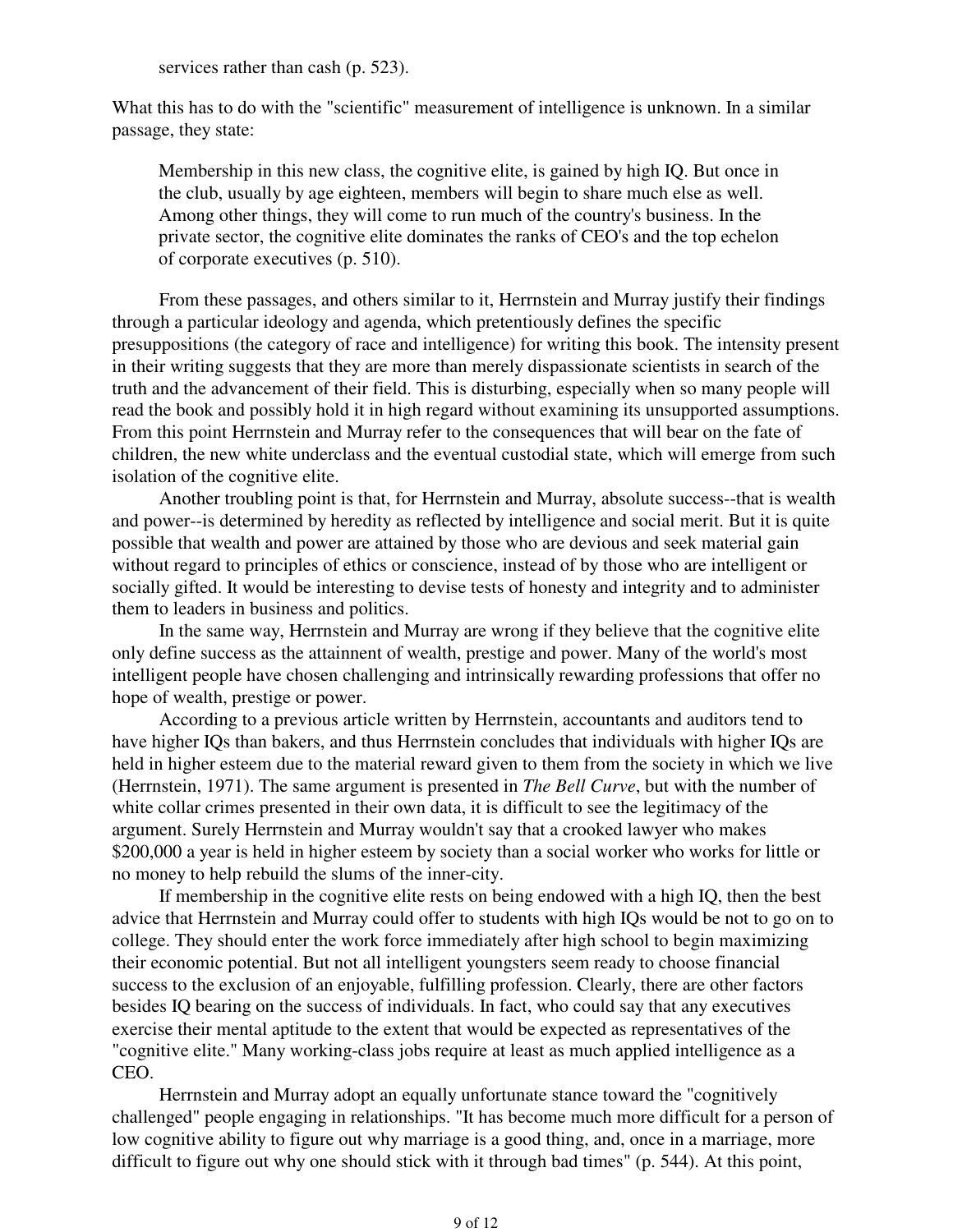what is again disturbing about Herrnstein and Murrays analysis involves the way the study is divided up and what questions are asked. Their primary interest in women centers on questions of bearing children out of wedlock, being on welfare and having poor parenting skills. Men, on the other hand, fall into the other stereotypical category of unemployment and crime.

The prediction from their analysis involves a bizarre sort of disinterested fascism on behalf of the majority of the people who would rather stay isolated from the "reservations" where the cognitively challenged will be harbored. "In short, by custodial state, we have in mind a high-tech and more lavish version of the Indian reservation for some substantial minority of the nation's population, while the rest of America tries to go about its business" (p. 526). To help combat the chaos of crime that will unfold, there should be "a core of common law, combined with the original concept of negligence and liability in tort law, the mechanism for running a society easily understood by all, and a basis for the straightforward lessons that parents at all levels of cognitive ability above the lowest can teach their children about how to behave as they grow up" (p. 546).

Regarding the practical reasoning required to make decisions, Herrnstein and Murray believe, "The difference between people of low cognitive ability and the rest of society may be put in terms of a metaphor. Everyone has a moral compass, but some of those compasses are more susceptible to magnetic storms than others" (p. 543). Instead of a metaphor, I would like to use an analogy. The entire commentary presented above sounds like the macabre propaganda explicated by the "cognitive elite" pigs from George Orwell's Animal Farm:

The birds did not understand Snowball's long words, but they accepted his explanation, and all the humbler animals set to work to learn the new maxim by heart. FOUR LEGS GOOD, TWO LEGS BAD, was inscribed on the end wall of the barn, above the Seven Commandments and in bigger letters (Orwell, 1946, p. 41).

And of course, fitting for the premise of *The Bell Curve*, we cannot forget, "All animals are equal, but some animals are more equal than others" (p. 123).

# **Conclusion**

Clearly, *The Bell Curve* reflects the frustrations over the current socioeconomic dilemmas that have emerged with the onslaught of the postmodern age. The promises of technology and science to better our society have not delivered to the general extent that many believed possible. In a similar sense, the depth that the human sciences assured us in helping to improve the human condition has also been generally disappointing.

The most valuable form of inquiry to clarify methodological and theoretical quandaries, epistemology, has been neglected within the disciplines outside of academic philosophy for the better part of this century. Instead, most disciplines provide students with rote knowledge of theories and methodologies that are not justified in reason, but are logged into memory.

In this age, it is very easy to be labeled a deconstructionist if one makes any attempt to critique the claims asserted and methodology employed in such studies as *The Bell Curve*; on the other hand one can easily be labeled a racist by supporting such claims. Both allegations are extreme and usually unwarranted. The fact is that *The Bell Curve* consists of no dependable scientific evidence or consistent argument to suggest that there is a relation between ethnicity and cognitive ability. In fact, the body of data is so immense that, if one were to examine the appendices with no knowledge of the book's premise, a large number of varying inferences could be drawn about both the data and the topic of the book. With this notion, the presuppositions of the study ride on a paranoid ideology that has been around for thousands of years.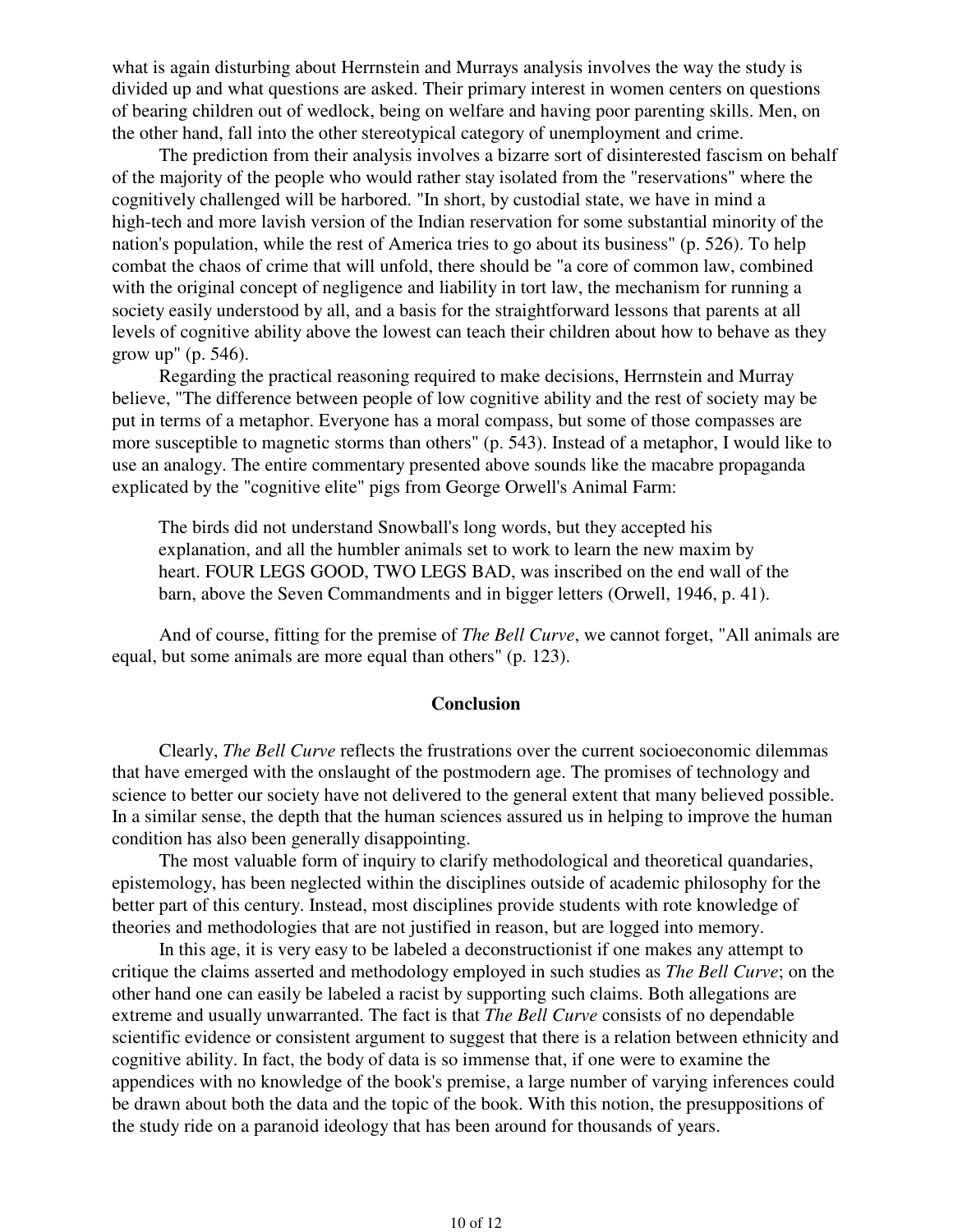### **References**

Antony, L. (1993). *A Mind of One's Own: Feminist Essays of Reason and Objectivity.* Boulder: Westview Press.

Chomsky, N. (1972). "Psychology and Ideology." *Cognition*, 1, pp. 11-46.

Clairmonte, F. (1970). The Race War. *Journal of Modern African Studies*, vol. 8, no. 3.

Gould, S. (1981). *The Mismeasure of Man*. New York: Norton.

Herrnstein, R. (1971). IQ. *Atlantic Monthly*, (September), 43-64.

Orwell, G. (1946). *Animal Farm*. New York: Signet Classics.

Rave, P. and Johnson, G. (1988). *Understanding Biology*. St. Louis: Times Mirror/Mosby College Publishing.

Spearman, C. (1904). "General Intelligence" Objectively Determined and Measured. *American Journal of Psychology*, 15, 201-209.

#### **Copyright 1995 by the** *Education Policy Analysis Archives*

*EPAA* can be accessed either by visiting one of its several archived forms or by subscribing to the LISTSERV known as EPAA at LISTSERV@asu.edu. (To subscribe, send an email letter to LISTSERV@asu.edu whose sole contents are SUB EPAA your-name.)

As articles are published by the *Archives*, they are sent immediately to the EPAA subscribers and simultaneously archived in three forms. Articles are archived on *EPAA* as individual files under the name of the author and the Volume and article number. For example, the article by Stephen Kemmis in Volume 1, Number 1 of the *Archives* can be retrieved by sending an e-mail letter to LISTSERV@asu.edu and making the single line in the letter read GET KEMMIS V1N1 F=MAIL. For a table of contents of the entire ARCHIVES, send the following e-mail message to LISTSERV@asu.edu: INDEX EPAA F=MAIL, that is, send an e-mail letter and make its single line read INDEX EPAA F=MAIL.

The World Wide Web address for the *Education Policy Analysis Archives* is http://seamonkey.ed.asu.edu/epaa

*Education Policy Analysis Archives* are "gophered" at olam.ed.asu.edu

To receive a publication guide for submitting articles, see the *EPAA* World Wide Web site or send an e-mail letter to LISTSERV@asu.edu and include the single line GET EPAA PUBGUIDE F=MAIL. It will be sent to you by return e-mail. General questions about appropriateness of topics or particular articles may be addressed to the Editor, Gene V Glass, Glass@asu.edu or reach him at College of Education, Arizona State University, Tempe, AZ 85287-2411. (602-965-2692)

# **Editorial Board**

| John Covaleskie  | <b>Andrew Coulson</b>     |
|------------------|---------------------------|
| jcovales@nmu.edu | $and$ rewco@ix.netcom.com |